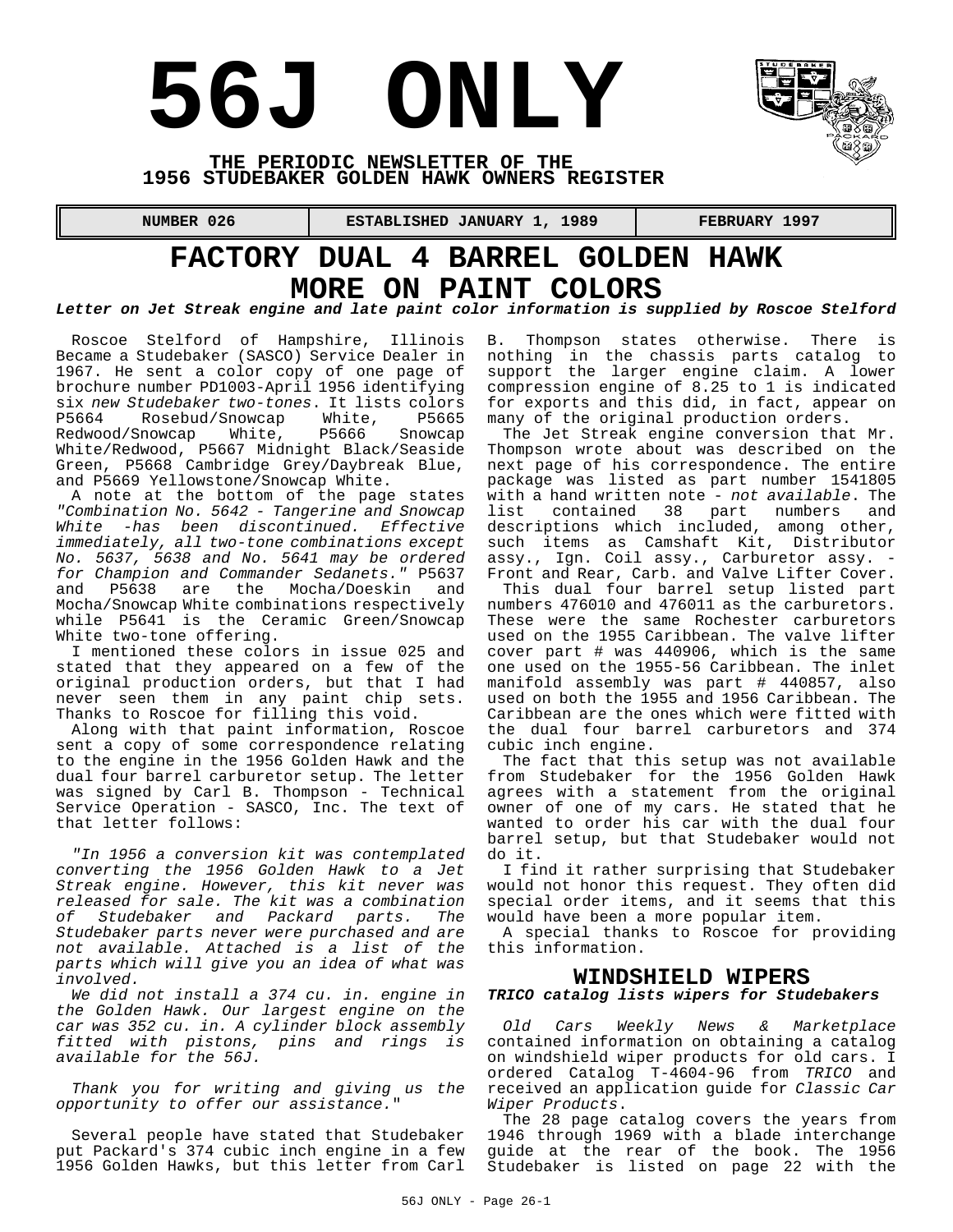following part numbers shown for the 1956 Hardtop:

|       | WIPER        | <b>WINTER</b> | WIPER      |
|-------|--------------|---------------|------------|
|       | <b>BLADE</b> | <b>BLADE</b>  | ARM        |
|       |              |               |            |
| OLD # | NEW # 33-122 | $37 - 111$    | $51 - 062$ |
|       | RB-12        | $AR - 11 - 1$ | $51 - 060$ |
|       |              |               |            |

If you would like to order a catalog, write to:

> *TRICO Products Corporation 1900 Billy Mitchell Boulevard Bldg. D Brownsville, Tx 78521*

I received the 1996 Catalog, but probably a 1997 one is now available.

#### **DANBURY MINT GOLDEN HAWK**

*1/24 scale model 1957 Golden Hawk is well received*

By now, most of you are aware of the beautiful 1957 Studebaker Golden Hawk that was produced by the *Danbury Mint* of Norwalk, Ct.

I wrote to *Danbury* to ask them to consider doing a model of the 1956 Golden Hawk. I sent them several pictures, including the one on the back cover of the October, 1996 issue of *Turning Wheels.* I also explained some of the differences between 1956 and later Golden Hawks. They probably will not want to produce another car which is so similar to one they just finished, but I thought I'd at least give it a try.

On December 12, 1996, I received a reply from *The Danbury Mint*. That letter follows:

#### *Dear Mr. Ambrogio:*

*Thank you for your recent correspondence. I have forwarded your letter and photos to our program manager for his consideration.*

*If you have any further questions, please call us toll-free at the number shown below. Nancy, Special Collector Services*

The following day, December 13, 1996, I received another letter from *The Danbury Mint*. Following is the text of that letter:

#### *Dear Frank,*

*Thank you for your recent letter and photographs of your 1956 Studebaker Golden Hawk. It sure is a beauty! I also appreciate your kind words about our 1957 Studebaker model.*

*Each year when we decide which new models to replicate, we consider several factors. One of the most important is the suggestions we receive from valued customers like yourself. I will certainly make sure that the 1956 Studebaker Golden Hawk is considered in future development decisions.*

*It is always a pleasure to receive letters from enthusiastic customers who take the time to write us. In fact, it's one of the most satisfying parts of the job!*

*Thank you for your suggestion and your patronage. Happy holidays, and happy motoring.*

*Daniel Gingiss, Assistant Product Manager*

Well, he didn't say no, so I guess there may be chance. If you are interested in writing or calling to state your views, the address/phone # is:

 *THE DANBURY MINT 47 RICHARDS AVENUE*

*NORWALK, CT 06857*<br>2-1-800-332-6468, FAX 1-8 *1-800-332-6468, FAX 1-800-813-2670*

#### **KEY WHEEL MEASUREMENTS**

Reprinted from Old Cars Weekly News & Marketplace January 9, 1997 By Bill Siuru

You need a replacement wheel and the local boneyard has a huge pile of used ones. The price is right, \$5 each but none of the wheels are identified. You can make the job of finding the exact match or, for a daily driver, one that can be safely mounted, a lot easier if you take a few measurements before you head down to the junkyard. Here are the key dimensions needed.



If a tire is mounted, the rim diameter can be found from the tire size. This is the "15" in 185/70R15 or "13" in 13 x 6.00. If a tire is not mounted, first measure the outside diameter on either side. Next measure the depth of the bead seat behind the rim lip. Place a straight edge across the uppermost edge of the wheel and use a ruler perpendicular to it to measure the distance from outside of the wheel to bead seat. Double this dimension and subtract it from the outside diameter previously measured to determine the rim diameter. For instance, if the outside diameter is 16½ inches and the bead depth is 3/4 inch, the rim diameter is 15 inches (16½ inches minus 2 x 3/4 inch). You do not have to be extremely accurate since wheels usually come in even inch sizes - 13, 14, 15 inch, etc. so you can be off by a few fractions of an inch. Incidentally, for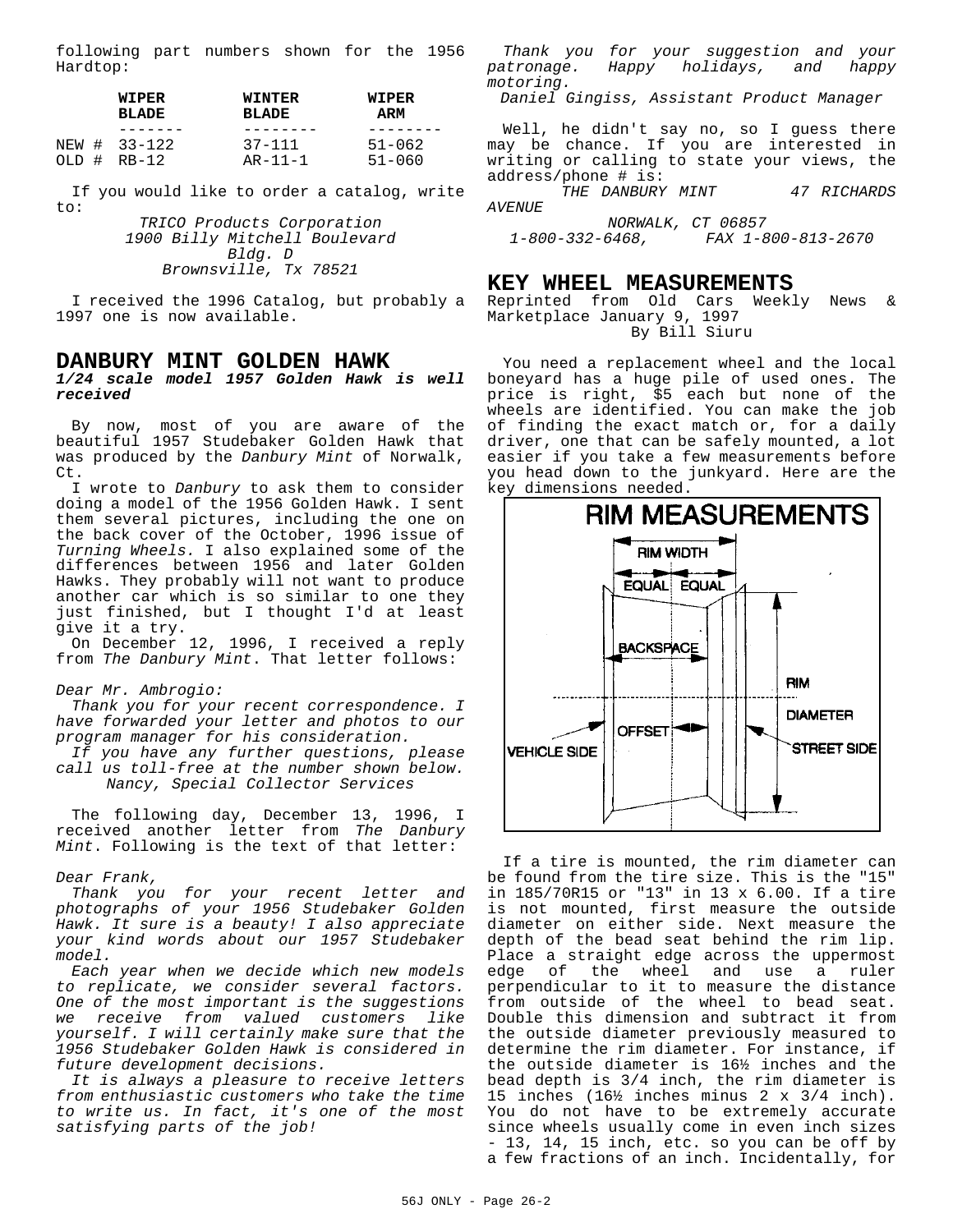making one-to-one comparisons, you can just use the outside diameter to make the task a lot easier.

The rim width is the inside dimension between the outer and inner lips. Again. you can use the total outside width for one-to-one comparisons. You might find critical dimensions cast or punched into the wheel itself. Numbers like 14x6 or 15x6.75 indicate rim diameter and rim width, respectively.

The bolt circle is a very critical dimension. A wheel with the correct rim diameter and width cannot be properly mounted unless the bolt circle is precisely correct. For even numbered bolt patterns, measure from the center of one bolt hole or stud to the center of the one on the opposite side of the wheel. For an odd number of bolts, measure from the center of one bolt hole or stud to a line drawn between the outer diameters of the two holes or studs on the opposite side of the wheel. Be especially careful if you are attempting to match up a wheel for a domestic vehicle with English measurements with a wheel from an import using metric dimensions, or vice versa. Tiny differences in the "translation" can mean the wheels cannot be interchanged. Numbers such as 4x5 or 5x4.75 on the wheel indicate the number of<br>studs and the bolt circle diameter, studs and the bolt respectively.



Make sure the wheel slips over the studs easily and does not have to be forced on. Check this before you mount the tire. Also watch out for elongated bolt holes, a problem especially on aluminum wheels. Both could result in out-of-balance problems on the vehicle even though the wheels might check out okay on a balancing machine.

The backspace and offset are two internal dimensions that should also be measured and matched up. Backspace is the distance between the outside edge of the rim and the inside mounting surface of the wheel. The offset, somewhat more difficult to determine compared to the backspace, is measured between the mounting surface and the wheel's vertical centerline. If either the backspace or offset is different on the replacement wheel, you could run into interference problems between the wheel and the suspension or wheel well. It could also effect handling, steering response, directional stability, interference while turning, turn radius, and tire wear. Too radical a departure could even result in over stressing the suspension.

Finally, do not forget to measure and match up the center hub diameter especially if the wheel has to fit over a raised boss on the hub.

#### **HINTS FOR THE 56J RESTORER**

#### *One more member has completed his restoration and shares some thoughts with us.* By Bill Ladroga

I wanted you to know that the restoration of my #2069 is complete! Just like many of our members who went through agonizing and expensive restorations of their Hawks, I went through a "learning curve" and I'd like to share my information with others.

After seeing your car, I decided to paint mine Mocha and Doeskin instead of the original Mocha and Snowcap White. *Bodyworld* of Worcester, MA, did the body and paint work. They did my 1957 President Classic too. The paint was coated with three coats of clear afterward. Since the car spent most of its life in Colorado and Texas, there was very little rust in it: just in back of the front fenders and under the aluminum moldings in the rear fender quarters. I didn't even know it was there until the side moldings came off. Something for others to check out.

A complete interior was purchased from René Harger at Phantom Auto Works. The original interior was code number 8417 RO rose mist vinyl and cloth, but Earl Bailey, the first owner, reupholstered the car and changed it considerably. I decided to go with the optional all-vinyl light and dark rose mist (code 8443 RO). The seat covers are truly beautiful. The center panels are the darker rose mist color and are pleated, just the opposite of a cloth and vinyl seat covers where the bottom seat cushion fronts and tops of the hourglass shape backrests are pleated.

The door and rear quarter panels were mounted on new heavy cardboard panels and René polished the stainless trim. He does a particularly good job on the arm rests. The kick panels, windlace and visors match the rest of the interior. The carpeting has a short nap pile and matching vinyl edging. Everything is shipped to you at different times because of René's production schedules: the carpeting first, then the door panels, followed by the seat covers and headliner. Don't be in a hurry, he's so backed up with orders that it took over five months to get the whole interior!

I've decided to have a trim shop install the interior. Besides, l need a new padded dash and I didn't want to try it myself. Harry Hopkins at *New England Trim* in Shrewsbury, MA, does superb work and with the positive experience I had with him installing new seats and windlace in my 1957 President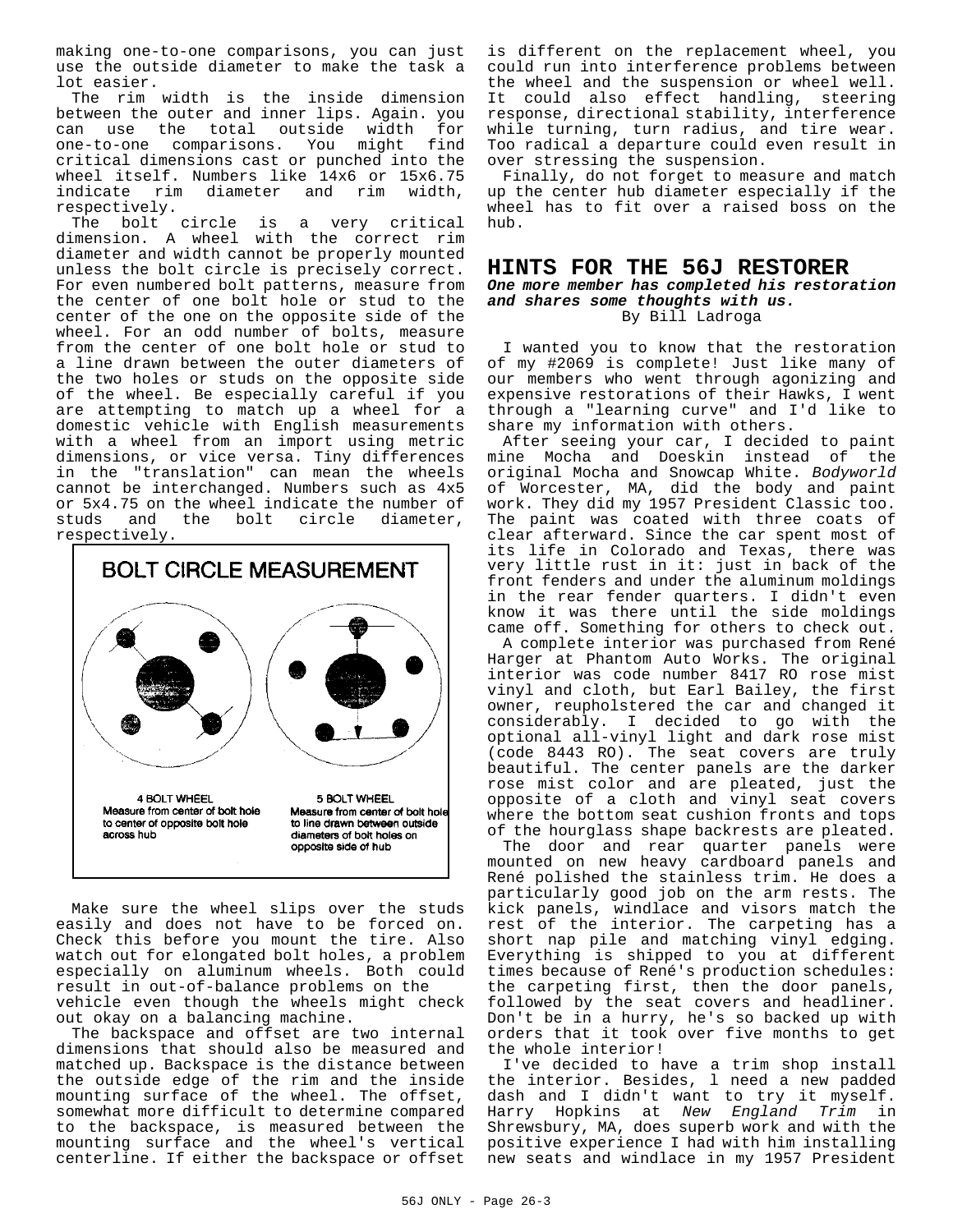Classic, I'm having him do the Hawk. Another thing I found out is that on a Mocha and Doeskin car, the dash cover is the darker rose mist and not black like most Golden Hawks I've seen. The dash itself is still black. The two-piece stainless steel trim under the dash at the edge of the liner can be a difficult to remove without damaging it. There are three small T-shaped bolts on the trim pieces: two on each of the outer ends, and one in the middle. The 5/16" nuts are reached (just barely) from the back of the dash. The other four attachments on each trim piece are push-in type fasteners. Four of mine broke because they were rusty. I had to make four T-shaped bolts by grinding the heads of small brass bolts. Reaching inside to fasten these bolts with nuts can be done by removing the six screws at the top of the dash and the two large bolts under the dash in the corners where the dash is bolted to the brace. The whole dash will then pull forward enough to gain access.

According to Studebaker factory literature, if you have a 56J with a Mocha and Snowcap white exterior, the headliner is white. But Mocha and Doeskin cars have a light rose mist headliner. Phantom has reproduced the headliners on fiberglass molded contours, but René can't buy the hardboard sheets large enough to make the perforations on a 45° angle like the original headliners. Instead, the holes run parallel (or perpendicular, depending on how you look at it) to the length of the car. The panels still look good and the headliner is beautifully done.

Substitutes for the three transverse plastic trim strips that snap over the headliner bows are available from MoPar (supposedly P/N 5AJ92MD5, but numbered 0L830HW6 when they arrived). They are used on 1991 to 1993 Dodge/Plymouth full size vans. *(Editor's note: Part # 5AJ92MD5 is about 2" wide and is gray. It replaced 0L830HW6 in 1991. The one to ask for is 0L830HW6 used till 1990.)* The strips however, are 1" wide and have two shallow grooved lines running parallel to the faces, whereas the original ones are 3/4" wide and are smooth on the surface. They do have to be shortened. They're white and I spray painted them with vinyl spray paint. I used *SEM Vinyl & Plastic Color Spray* # 15053, "Russet." Another source for the original style strips is 1968 to 1972 or so International Travelalls, but they're getting scarce too.

Brent Hagen's kind letter to me (complete with samples) led me to use the aluminum<br>"Chrome" strips for the fin-to-body fin-to-body transitions. They really do a nice job and although they are slightly wider than the original strips' you can hardly tell the difference after they are painted. I tried end caps on the fronts but didn't like the look, so l had the bodyman "bull-nose" the ends just in back of the chrome "check marks", similar to the originals. Watch for clearance here and cut them back far enough so as to not interfere with the check moldings. One thing that readers should be aware of that is difficult to explain without a sketch, is that in cross-section, the

underside of the original thin metal molding has unequal width flanges, with the one towards the trunk a little wider so that you can push it down towards the body to hide the seam between the body and the fiberglass fin. The heavier and slightly wider aluminum C-chrome won't do that, so the bodyman put a tapered filler along the edge of the fin so it wouldn't show.



The chrome was done by Nu-Chrome in Fall River, MA. I had them do the side grilles (which were cracked and chipped in several places and had to be welded), parking lamps, top hood "scoop" and the rear fender "check marks." Note that the new chrome platings are "grayer" than old chromed items, which are "whiter." If you're having several adjacent items plated with today's chrome, be sure that they are plated as a lot (e.g., a bumper and bumperettes). You can see the difference. My center grille was in good condition. When it is side-by-side with the newly-chromed side grilles, the center grille chrome is "whiter."

Some of the stainless steel body trim<br>ieces were pretty well banged up, pieces were pretty well banged up, particularly the fender opening trim pieces. We all know how expensive this trim is! I saw a n.o.s. set advertised for an outrageous \$600! Joe Grace of Fall River, MA, (he advertises in Hemmings) did all of the stainless trim on the car for far less money. lt was beautifully done and looks better than new!

Even though it's not authentic, for safety's sake, I installed radial tires on the Hawk: 3" wide whitewall P215/75-R15s from Antique Automotive Accessories in Carson City, NV. They're mounted on MoPar 15" x 6-1/2" rims from a full size 1991 Dodge van. Hollander #854B 15" x 5-1/2" rims will fit, but since they are only 1/2" wider than the original 15" x 5" Studebaker rims, I don't think you gain much in radial tire handling. P215/75-R15 radials will take from 5-1/2" to 7-1/2" wide rims. The bolt pattern and center holes on the MoPar rims are the same size as the original Studebaker rims. Full wheel discs are a really tight fit and chew up the paint. These tires are wider than the original 7.10 x 15" tires. If you have power steering, you might have to do an adjustment to the stops in the power steering box to prevent the tires from hitting the frame during really sharp turns.

Another tip is the painting of the front side grilles. The center scoops can be removed, painted separately and re-installed. The scoops were originally staked in by Studebaker with little protrusions that were cast into the grille. What I did was to grind the upset heads off flat from the back, and carefully drill and tap the five locations on each grille with a 10-32 UNF tap. I then made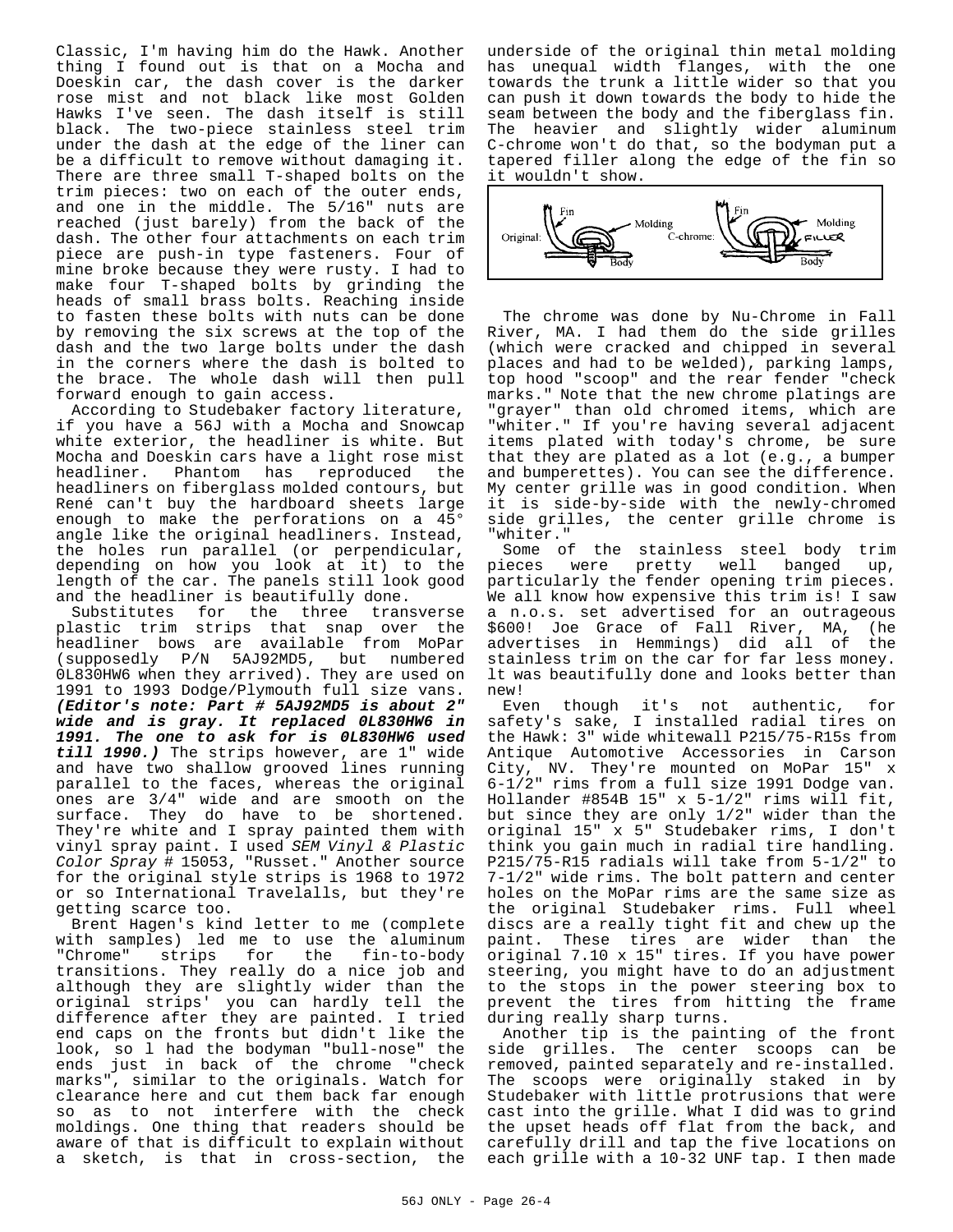small studs about  $1/2$ " long and Loctited $TM$ them in. After the scoops were painted the correct body color, I installed them over the studs and tightened them with nuts and Loctite<sup>™</sup> thread locking compound. There's plenty of clearance for the studs and nuts between the grilles and the front brace.

Now to find someone to rebuild the Ultramatic. It slips at higher RPMs. At least the "whine" is gone, it was a bad torque converter. A n.o.s. converter from *Newman & Altman* did the trick. The old converter was grinding itself to pieces between the cast aluminum second turbine and reactor. It looked like there was supposed to be a spacer installed to keep them apart but it was missing.

I'm also trying to track down another back-up light. I found one n.o.s. back-up light and need another. Maybe I'll get lucky and find one at Reedsville in November.

Overall, I'm happy the Hawk is coming out like it is. It's keeping me broke and cost me a lot more than I had anticipated (to quote member Bill Glass, another "Hawk from hell!"). I'd have to live to be 175 years old to ever get close to getting my money back! Thank goodness I was able to sell my 1953 Champion coupe. The sale of the 1957 President Classic would also help. There will be many other little things that I will pick away at through the years (God willing!) to keep improving it. I've enclosed a snapshot for you but photographs just don't do justice to the colors.

Your letter and the "Authenticity Guide" came yesterday. It looks like you spent many, many hours putting all the facts together.<br>After reading the "Guide" from After reading the "Guide" from cover-to-cover, I have a few comments to make (are you surprised?)

1. I was particularly pleased with your comments on absolute authenticity being impossible. I think that "as close as possible with available materials" is good enough and that there probably is no such thing as "mine's original." I like Dick Quinn's quote about nothing being sure when it comes to Studebakers.

2. Having never seen a Golden Hawk in a solid color, I was impressed with the all black 56J in Figure 3. The interior color is hard to make out, but it looks like white and red (or a pinkish hue?). There seems to be something in between the "check mark" piece in Figure 24 that may be a reflection or a piece of chrome. I can't tell.

3. I saw the references about the spare wheel clamp and the restyled ignition brackets being black. I had painted mine silver, so I did them over in black today (I'm on vacation this week.) It's little touches like this that help make the "Guide" so valuable.

4. The comments about the fan blade assembly on page 2: my 1957 President Classic has factory air conditioning. The 289 cubic inch engine fan has five blades while those cars without air conditioning have only four. I wonder if the five-blade fan assemblies were the same?

5. Since my car is an early one (January 20, 1956) it does not have the junction block described on page 5. Have you ever found out why Studebaker used it?

6. The accessory exhaust deflector, AC-2754, appears to be rare. I have never seen one at any parts shows. I know that someone makes an aftermarket model very much like it because I saw a pair on a modified 1955 Commander coupe in Monterey, California, during a "Cherry's Jubilee" auto show. The owner was nowhere to be found, so I couldn't ask him about them. I've checked with many accessory stores in our area, but no one seems to know anything about them. Do you know a source for them?

7. The exterior door moldings descriptions on page 16: I think that the upper door moldings are not straight. They seem to have a very slight "crown" in the middle and you can install them upside down. If you do, when viewed down along the length of the car, they will not line up with the front fender or short rear quarter moldings. At least, that's the way mine looked and I had to remove them and install them the other way.

8. The comments about padded dash covers on page 23 did not include René Harger's assertion that Mocha and Doeskin cars with two-tone Rose Mist all-vinyl interiors are the only interiors that should have Dark Rose Mist dash covers. I didn't see René at the Reedsville swap meet, but he usually goes to York in the Spring. Hopefully, I'll see him then and see the supporting references that he has for this peculiarity. (**EDITOR'S NOTE:** Does anyone's car with a Mocha/Doeskin paint scheme AND all vinyl Light/Dark Rose Mist interior have a Dark Rose Mist dashboard padded cover? The parts catalog only lists Black.)

#### **PACKARDTIPS # 4** by Gary Russell

Submitted by Brent Hagen

Ultramatic leaks - anyone who has an Ultramatic equipped Packard has had to contend with leaks (but not as bad as GM Hydramatic leaks. Believe me I've been there). The leaks are at the expected places - seals, pan gasket, and the odd bolt. But the fix isn't as obvious as it seems.

First, let's deal with the seals. The original seals were leather, except for the very last ones in late '55 and '56. They worked, but they really were not up to the pressures developed. The modern neoprene seal, often spring loaded, is light years ahead. So, change all seals to that type. Now, the big HOWEVER - the front seal must be a spring loaded type AND the shaft and bushing should be replaced as a unit. These are available from *Steve's Packards* in California. The *Kanter* kit does not include them, as *Kanter* does not have them. In the '55/56 parts book, these are illustrated on plate 37 as nos. 3.612 and 3.616. The bushing shown as 3.6161 comes with the shaft. The reason these have to be replaced is because of wear on the shaft 3.612 and wear on the inner shaft bushing. The inner shaft wear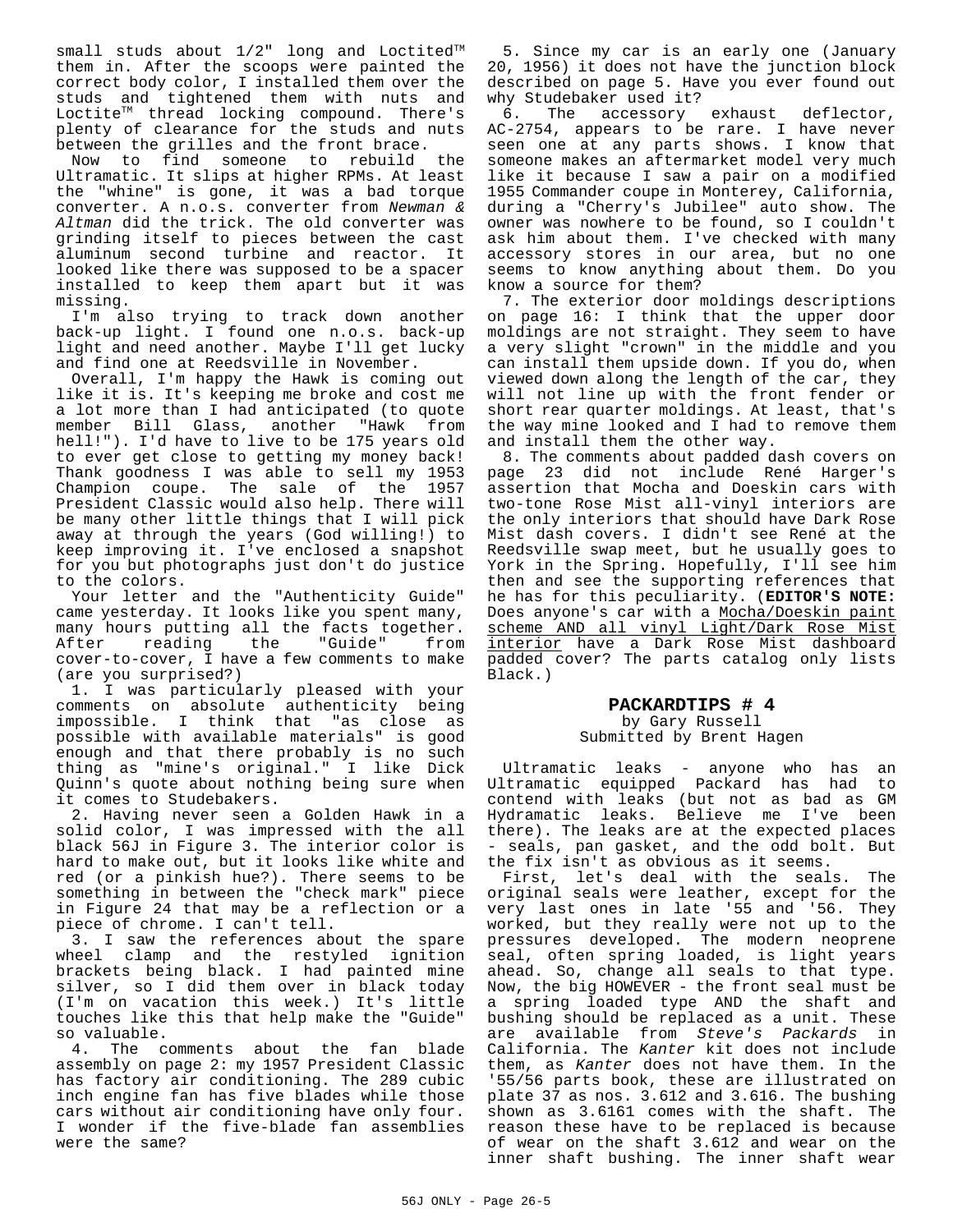allows too much fluid to flow into the torque converter and the resultant high pressure blows the seal. This will also affect the clutch and the band operation. In summary, those two shafts are the most critical and most often overlooked parts of the transmission.

Second, let's deal with the pan gasket. This usually leaks across the back. The front lip has a reinforcing bar bolted on top of the lip. The sides seem OK the way they are. You need a 3/4 x 3/4 piece of angle iron cut to length and drilled to match the holes in the pan. Bolt this on with the pan bolts. Use a new gasket coated both sides with silicone seal. NOW WAIT 48 HOURS BEFORE FILLING THE TRANSMISSION. The silicone must fully cure before it is subjected to fluid pressures. Good luck!

*(Editor's Note: Steve's Packard, AKA Steve's Studebaker-Packard, is located at 2287 Second St., Napa California 94558, Tel. 707-255- 8945. The part numbers are:*

*6489467 (3.612), price \$125.00 NOS.*

*6470318 (3.616), price \$120.00 NOS.*

*Steve notes that both items are limited to stock on hand and add \$12.00 UPS per pair of shafts.*

*The parts catalog lists part number 6489467 for 1956 Golden Hawks with transmission number on or after S2463, and part number 450257 for cars with transmission number before S2463. Steve said that part number 6489467 will work on all 1956 Golden Hawks with Ultramatics.)*

#### BRAKE FLUID SAFETY RESERVOIR *Non member Bill Cathcart has and update.* By Bill Cathcart

(NOTE: Member Bill Ladroga submitted my article on this subject to his local SDC chapter editor, Dennis Jolicoeur, That article was reprinted in the *Studegram, newsletter of the Ocean Bay Chapter*. Bill Cathcart responded to that article and I am reprinting it here.)

I thought I would write and tell you about the remote brake reservoir I have on my 1960 Lark.

All Volkswagen bugs have a remote reservoir which is located under the front hood. It has a little tube on the bottom which will accept a 1/8" or 3/16" rubber hose. All I did was mount the reservoir on the firewall and run a line down to the master Cylinder.

At the master cylinder, I drilled a hole in the cap and threaded it for 1/8" pipe thread, installed a fitting with a 3/16" tube coming from it and installed a hose between the reservoir and the master cylinder. I put a little epoxy over the bleed hole in the cap of the master cylinder and added a hole to the cap of the reservoir.

When purchasing the reservoir from a junk yard, get the bracket that holds it. That will make mounting it much easier.

I have had this type of reservoir on my car for about 5 years with no problems. At a meet you could lose a point or two due to originality, but this reservoir will save you a lot of time and work.

#### **THE MAILBAG**

*Letters are always welcome. If you need help or offer advice, share it with the membership. (Edited as required.)*



#### **K. VICTOR SMITH WINSTON-SALEM NC** September 28, 1996

I just received *56J ONLY*, October 1996. Thanks for the great publications, keep up the good work.

Too bad there were no 1956 Golden Hawks at the *SDC International Meet*. We just had our annual *Tri State Meet* in North Carolina. Too bad the theme wasn't the 40th anniversary of the 1956 Golden Hawk. Although there are several 56Js in our area, only one showed up -mine, # 6031427.

I recently had the front end completely rebuilt, new bushings, new center pin, new springs and shocks - front and rear, and new radial tires. It drives terrific, just like it did in 1959 when my parents bought it with 36,000 miles showing.

Please send a copy of your *1956 Studebaker Golden Hawk Authenticity Guide*. Enclosed please find my check (extra amount for printing and postage for *56J ONLY*).

#### **KEN BERRY ROUND ROCK TEXAS** October 8, 1996

Enclosed is a check for your Authenticity Guide. The rest should cover shipping and whatever is yours for the work you're doing.

I have found much valuable information in the newsletter during my car's restoration. I'm getting close to completion and hope to finish by Christmas. Here is a picture of the project.

I've painted my dash white with the red padding on top. Even though it is not authentic, it sure looks good to me. Everything else is pretty much authentic on the drive train except the chrome fan. I'll send you pictures when it's finished.

#### **GARY W. CAPWELL SALEM, OREGON** November 12, 1996

A while back I had an unexpected breakage enroute to a car show in my 56J. The ball bearing in the front of the power steering pump seized and snapped the new drive belt. Unknown to me at the time, there are two bearings in the pump - one is lubricated by the fluid in the pump (rear one) and one was sealed at the factory in 1955 (front one). It would be my suggestion that anyone owning a car with this same Saginaw Integral power steering unit ('53 through '58) take the time to replace it's front bearing as it gives no real warning before freezing up solid. This bearing is part no. 534682 and is readily available through local bearing suppliers, my original bearing was *New Departure* # WC87504 and my replacement is *SMT* bearing # WC87504.

Here is a little tidbit of information that I haven't seen in our newsletter before. My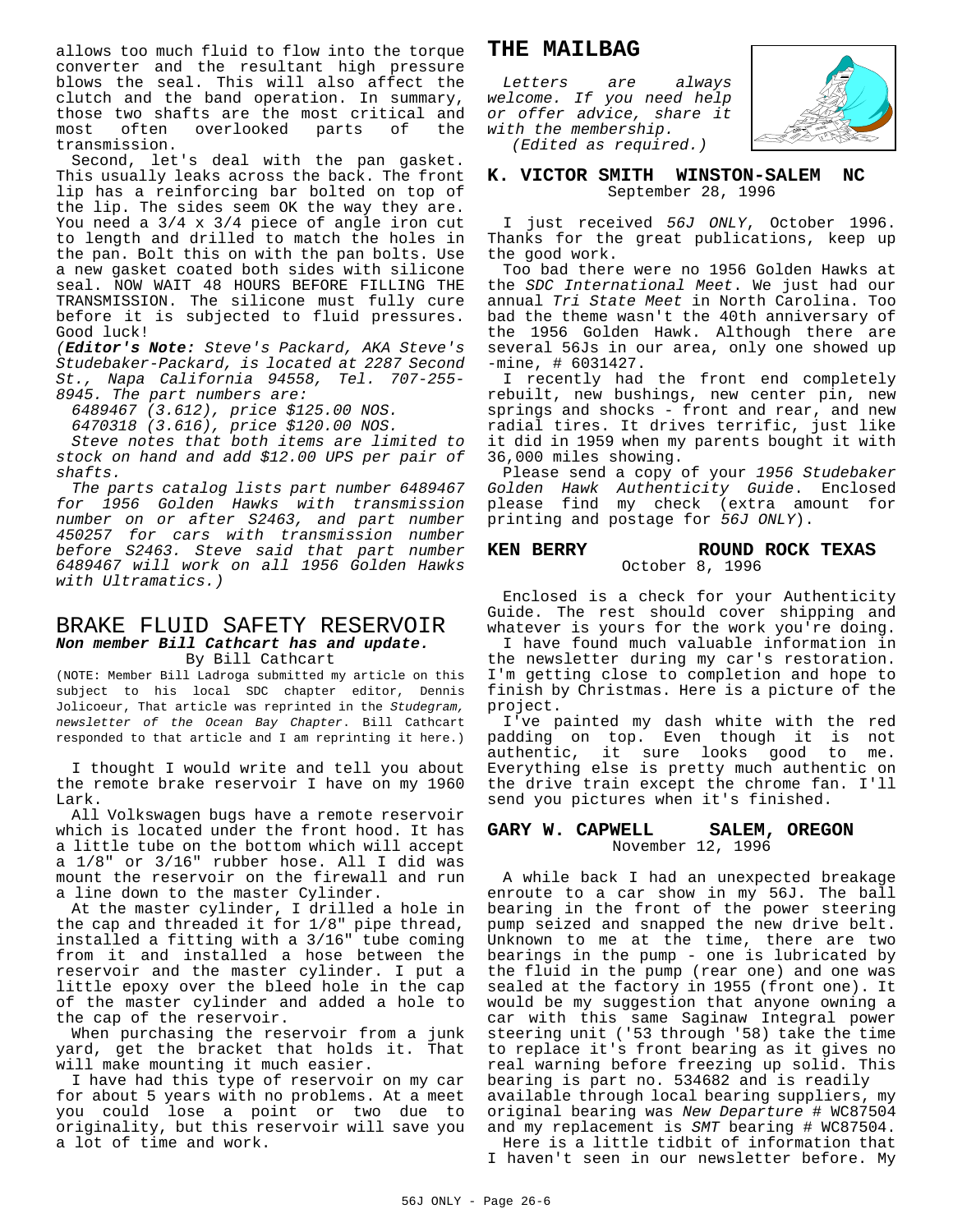car (Mocha / Doeskin) had the underneath side of the gutters painted the lower dark color from the factory, kind of like they were overlooked and masked over with the windows when the light top color was applied to the sides. This was also the case with the area between the windshield trim and the gutter trim in the front. This is notated in my pre painting notes, as I am reluctantly contemplating "Bondo Billy's" favorite hobby of removing the doors and Quarter glass assemblies for paint.

I am in the process of manufacturing liners for the front edge of the door glass to replace the nonexistent ones on my car. I purchased all new tinted Quarter glass assemblies from Wisconsin Stude, and had all new door and vent glass cut to fit. I purchased roller kits, and springs, from Stude of Calif. I rescued a rear glass (tinted) from a '53 Starliner, so all I have left is the front windshield to replace. I hope to have body #96 ready for show next summer! We'll see!

#### **DON GIRVIN MONCTON NEW BRUNSWICK** November 18, 1996

I thought it about time I wrote to you and that "thing of beauty" on the rear of *Turning Wheels* is an eye opener for sure.

Did you or any other 56J owner ever get the valve noise to quiet down, and if they did, was it because they had their oil pump beefed up, or how did they do it? How come when the Packard engine was left in a Packard car, we never heard that problem? I have a fellow collector owning a 1956 Packard and he's never had that problem.

My car's Ultramatic has a leak and I don't know where it's coming from. Sitting in the garage with a pan under it, it will lose about 2 quarts a month.

Between this and the engine lifter noise, I would not feel very secure to go out for a drive of any distance without an escort of a tow truck, a mechanic with me, and a cellular phone.

The cars like we have are outstanding in design and looks, but have many weaknesses. I wouldn't want anything larger than a bird to land on that hood. No progress lately at all Frank, there she sits. I retired from work on August 2, 1996 and my priority is to work at cleaning the garage so I can eventually get closer to the 56J.

You are still doing a great job in your newsletter, Frank. Since you and I started to write to each other, that's 15 years of our life, so I'm not a youngster anymore. Still Studebaker is my car. As you probably know, I also have a 1954 Coupe that I was going to restore someday. I'll never live that long, so it's up for sale.

Any purchases we make in the USA start out by adding 35-40% exchange, plus 9% duty, plus freight, plus 7% GST, plus 11% Province taxes. You can count on about double U.S. prices landed here. Haven't had the GH out of the garage for two or three years. Thought I'd at least wash it now that winter is approaching.

#### **DICK KAUFMANN TUCSON, ARIZONA**

December 8, 1996

Well, my 56J is finally on the road. Got a new complete interior including a vinyl headliner. Had to get a new set of bows and edges from an earlier coupe from member Chuck Naugle in Tucson. There are 5 bows which hold the vinyl up perfectly. The old bows were for the original cardboard and the old vinyl sagged about 6". Did not go with original black material on the seats. Tucson is just too hot in summer and black will get to over 160 degrees and give you a 2nd degree burn if you sit on black seats with shorts on. I matched the pattern but not the material. Went with a light tan and light brown.

I pulled the O.D. transmission and sent it up to Don Dolezal in Glendale, Az.(602-938- 5382) He rebuilds the B-W T85 units and has a pretty good stock of spare parts. Found the gears and syncros OK but had a spauled main shaft at the front bearing and all the seals leaked. Had a good used shaft and got the rest of it fixed up to as new condition. Makes me feel that I can now step on the gas without worrying about blowing the trannie.

Had lifter noise and wondered about the oil pump. Pulled it and sent it off to the Packard Club for their fix on the upper bearing. They sent it back and said I'm lucky, I got the Nash/Hudson unit which did not have the Packard pump problem. Evidently some one before me replaced it about 25 years ago. Pulled a main and rod bearing cap to see how the bearings looked. They looked good too. Evidently they were replaced with the pump years ago.

Pulled the U-joint cups off the front Ujoint while the trannie was out. Wow evidently just sitting for 20 years in a barn hardened the grease so bad I had a hard time scraping them out with a knife. Started to think about taking all 3 joints apart and cleaning them out. Then I wondered, where you stop. With so many greased joints, my car could be in pieces again. Decided to just grease the whole car as good as I could, and replace parts as they fail. Sounds like a cowards way out but it did get the car on the road.

Had an oil leak coming down from the top of the bell housing. Started to get worse so I traced it to a flex hose from the block oil pressure tap to the 1/8" copper oil pressure gauge line. Figured better look into it, and as I started to move it a little, it broke right off. Rubber does get hard and brittle here in 40 years. Scares me what could have happened if I was going down the interstate at 75 and it let go. Probably would have lost the engine.

The speedometer was reading very low so I started checking it out. Timed myself going down I-10 at a mile per minute and it read 44 MPH. Then checked the rear end ratio and turns out it got a 3.07 in it, not the original 4.55 ratio as built. The speedometer pinion had 20 teeth and Don had a 16 tooth one which is the lowest available. Now at 60, it reads 54 mph. At 60 MPH, engine is turning about 1700 rpm. As a comparison, my BMW 840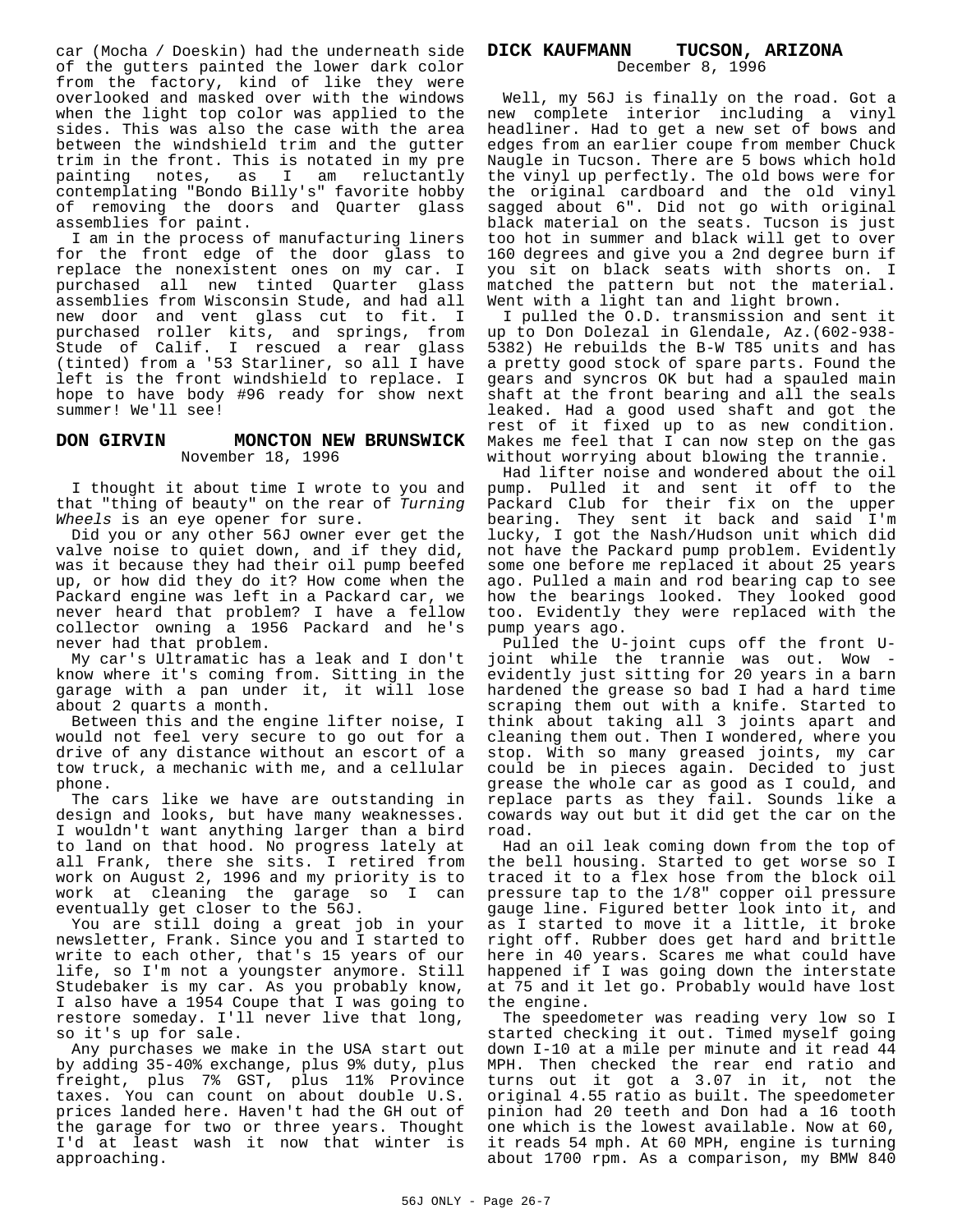also with a 275 hp engine at 60 mph reads 2100 rpm. It cruises down the highway OK and with the OD kick down for moving out works good. Any one else out their have a similar 3.07 with the OD?

The tach was dead so I sent it up to *APT Specialists* in Minn. and got new guts in it. The S-W Tach PN 82162 referred to in the news letter fits but the chrome ring does not match the speedometer ring exactly so I went with the rebuild. They installed the front case upside down so I had to cut a new light socket hole in the bottom to make it serviceable.

Your help on a new throwout bearing from *Max Merritt* was perfect. He had it in stock with the sleeve. Perfect fit. My old throwout bearing sleeve did not have the return spring on it. The sleeve had an extra drilled hole in an ear and matching holes in the yoke and they were tie wired together. Seemed to work good so I put it together the same way. Was a lot easier than pulling the bell housing and frame cross member just to hook on a spring.

The car has the old style Hollywood type mufflers, the ones that make a car sound real throaty from a light, like a big motor boat. Reminds me of the '50s when it was the rage.

I see references to the hood flying open at times. I just have not seen anything on why except put a safety strap on it to tie it down. I have the hood latch that not only unlatches the hood but pulling on the remote handle more pulls the safety hook back out of the way. It looks good to me and I cannot see how the hood can get past both ones and fly open. Would you have any information on exactly what the problem is? I would like to get smart before I learn the hard way.

### **DON WAGNER YACHATS OREGON**

January 16, 1997

Enclosed is a copy of the production order for number 6800284. I bought the car in early 1995. It was in terrible shape, no engine and almost a total rust out. In other words I bought a parts car. I gave myself three years to rehab the car, notice I didn't use the word restore.

Since purchase I have totally disassembled the car, body off, etc. The car had been undercoated and in the pan areas, that is about all that held the car together. To make a long story short, after three square yards of fiberglass cloth, a gallon resin, three quarts of bondo, most gets sanded off, three gallons of epoxy paint, one gallon of primer paint and a drivers side new floor pan, I finally have the body back on a new looking frame. I also went through a 1956 Clipper engine and installed same.

I am not a body and fender man, nor am I a mechanic, but I did all of the above, except repair the heads, myself in a 14' x 24' shop. Yes it can be done, by a novice, and in a small area.

Next is paint, Oxford White and Toreador Red, new Ford colors. I'll paint it myself, piece at a time in my shop. The interior was completely shot, so after the paint comes the interior. It may have a non-Studebaker look. I have not, and will not do anything to the car that can't be put back to original.

I hope to have the car on the road by this summer. We have attended a few show and shine events here on the coast and have yet to see any Studebakers. I hope my 1956 GH will eliminate that situation.

Has anyone lowered their car without cutting the springs? Has anyone used 8:00x14 rubber to accomplish the same?

#### **HERE WE GROW AGAIN**

Please update your rosters as we welcome the following members. (NOTE: Due to our infrequent printing schedule, I have lost contact with several members who have moved and their post office forwarding order has expired. If you move, please remember me when you send out your change of address forms.)

- 239 Philippe A. Hans 1286 North Sheridan Rd Lake Forest, Il. 60045-1442 847-295-5185
- 240 Everett L. True 3111 E. Irwin Avenue Mesa, Arizona 85204
- 241 Richard Newman 314 Powell Road Tullahoma, Tennessee 37388 615-455-5288
- 242 Ed Means 1304 Elm Liberal, Kansas 67901 316-624-0567
- 243 Roscoe Stelford Jr. 15N119 Reinking Rd. Hampshire, Illinois 60140 847-464-5119
- 244 Bob Light Rd 1 Box 520 Plainfield, Vermont 05667 802-454-7725
- 245 Harry Haynes 619 Carswell Ave. Holly Hill, Florida 32117 904-255-5651
- 246 J. Gordon Burns 131 Laurier Ave. Hamilton, Ontario L9C 3S5
- 247 Michael Craig P.O. Box 500 Osage Beach, Missouri 65065 573-348-1733
- 248 Lewis J. Weinstein Baxter Farm Road Morristown, New Jersey 201-425-0152

#### **LOST IN THE SHUFFLE**

The following former members have been dropped from the mailing list because the post office has stated that their address was incorrect. Does anyone know the correct address for any of the following:

| <b>NAME</b>   | LAST           | LAST           |  |
|---------------|----------------|----------------|--|
|               | <b>ADDRESS</b> | <b>CONTACT</b> |  |
| John Garis    | Indiana        | 01/96          |  |
| Jeff Hinshaw  | Tennessee      | 10/96          |  |
| Ron Meyer     | Arkansas       | 01/94          |  |
| John Williams | Ohio           | 01/93          |  |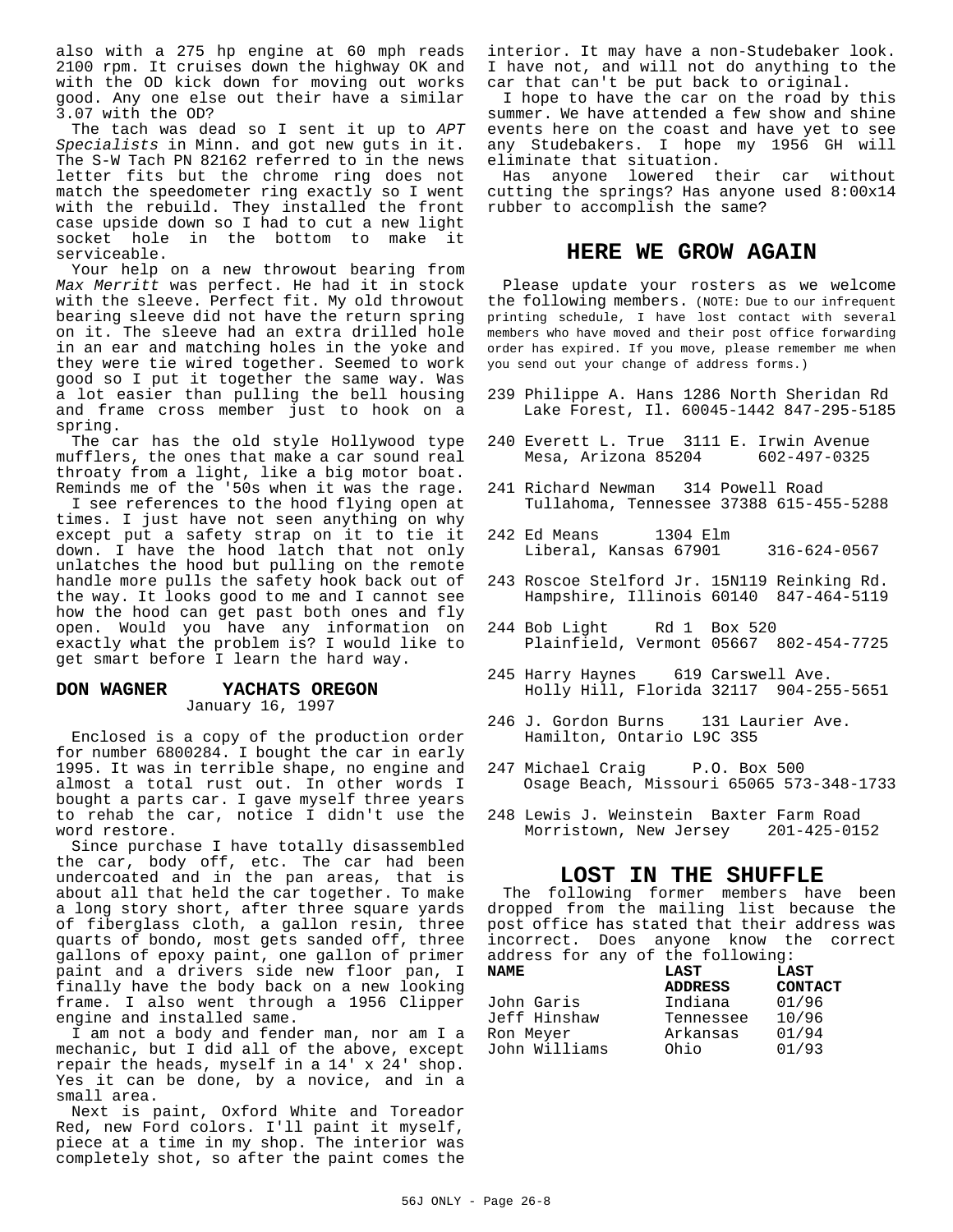

Due to our infrequent printing schedule, many ads may be quite old. The only way I know if an item is bought or sold is if one of the parties reports the transaction.

**1956 Golden Hawk**, usual floor rust, complete and new fenders installed \$2100. 1953 Starlight Coupe Commander, no rust, complete, \$1100. Lawrence Stewart, P.O. Box 25, Hartford Iowa 50118-0025, 515-989-7234.

**1956 Golden Hawk**, Jade Green/White, 352 engine, 3 speed/OD, Original interior (fair), wire caps, condition 3 (a 20 footer) Ron Johnson, 2625 Skokie Dr, Rockford Illinois 61108.

**PARTING OUT '56 GOLDEN HAWK**, California car, solid body, frame, doors and sheetmetal. Packard 352 engines and Ultra-matic transmissions, axles, interior and exterior trim, some parts NOS. Also complete package for changing '56 GH manual transmission to Ultra-matic. Pair '57 Golden Hawk doors complete. Jim Bella, 25685 Lay Trail, North Liberty, IN 46554 or 219-289-9966.

**1957 Studebaker President Classic**, P/S, auto, T/T, H.D. suspension, Azure/Wedgewood blue, full restoration, drive to South Bend and show, \$8,500. Bill Ladroga, 508-829-9018.

**2 sets of 56J steel plates** that the 352" front motor mounts sit on. If your car has a different engine in it and you want to put in another Packard V-8, you need these two plates. Jimmie Facklam, 12300 W. 100th Pl., Lenexa, Kansas 66215, 913-492-4533.

**ENGINE WITH 3 SPEED/OVERDRIVE** came from a 1956 Golden Hawk, good running condition when stored, Joe Moser, HC 61 Box 23, Calico Rock, Arkansas, 501-297-8907.

**NOS RIGHT 56J REAR FIBERGLASS FIN** for sale, John Brichetto, P. O. Box 9553, Knoxville Tn 37940-0553.

**PARTS**: 1956 trunk lid good condition \$300, original gasket set for 352 engine \$35, rear bumper \$20, total \$355 plus shipping and packaging. James McKnight, 11810 W. 65th St., Sapulpa Oklahoma 74066, 918-227-2539.

Leather hood hold down belts. Save those hoods! Still \$25.00. Transmission dipstick gaskets, free with a SASE. Brent Hagen, 6220 S. E. 55th, Portland Oregon 97206-6800, 503- 771-0604

**NEW & USED** Studebaker & Packard parts. Mechanical, electrical, & trim. Large stock of Packard engine/transmission parts. Stephen Allen's Auto, 529 N. W. 58th Street, Gainesville, Florida 32607, 904-454-7200, 800-532-1236 (orders only please)

#### *WANTED*

Wanted: 1956 Golden Hawk in good condition with original engine and 3 speed overdrive transmission. Tom Aylward, 3722 Shady Lane, Sandusky, Ohio 44870, 419-627-2904.

Wanted: frame side bracket for the shift bellcrank for Ultramatic (1539851 - bracket, ... outer support). Gary Capwell 698 Thompson Av. N.E., Salem, Oregon 97301, 503-378-0161.

## **56J CLUB ITEMS**

*PROCEEDS ARE USED TO HELP MAINTAIN THE CLUB*

#### **MANUALS**

#### **1956 STUDEBAKER GOLDEN HAWK PARTS CATALOG.**

Taken from the 1953-58 Body Parts and the 1955-58 Chassis Parts Catalogs, Catalog contains only 1956 Golden Hawk parts and<br>illustrations. 320 pages of illustrations. 320 pages of<br>specifications, illustrations, illustrations,



parts lists, alphabetic index, numeric index, plus separate lists for service bulletins, utility items, and accessory codes. The complete catalog is 3 hole punched and comes in a loose leaf folder with a color cover insert \$25.00.

#### **1956 STUDEBAKER GOLDEN HAWK AUTHENTICITY GUIDE.**

Most of the peculiarities are documented in this guide with 30 photos and all decals shown. The guide is divided into sections covering the engine, exterior, interior, trunk, paint and accessories.  $$12.00$ 



#### **DECALS/APPLIQUES**

| Air cleaner/oil bath, yellow/black \$4.00 ea. |             |  |
|-----------------------------------------------|-------------|--|
| Oil filler Cap, black w/buff                  | $$3.00$ ea. |  |
| Oil filter, red/black/gold                    | $$4.50$ ea. |  |
| W/Washer Motor, blue/chrome                   | $$4.00$ ea. |  |
| <b>Valve cover</b> , $red/yellow$ (2 $rad$ )  | \$16.00~pr. |  |
| [Complete set (6 decals)                      | \$29.00]    |  |

**TAGS**

**Generator field terminal tag**, red \$ 1.50 ea. **Tachometer sending unit tag**, red \$ 3.00 ea.

| PATCH       |  |                             |  |  |  |             |  |
|-------------|--|-----------------------------|--|--|--|-------------|--|
| $4 - 1/2$ " |  | $x = 2 - 1/2$ "             |  |  |  | 1956        |  |
|             |  | <i>STUDEBAKER GOLDEN</i>    |  |  |  | <b>HAWK</b> |  |
|             |  | OWNERS REGISTER. The        |  |  |  |             |  |
|             |  | official patch of our club. |  |  |  |             |  |
|             |  | Can be sewn or glued to a   |  |  |  |             |  |
|             |  | cap or shirt. Red on white  |  |  |  |             |  |
|             |  | background. \$3.50 + SASE.  |  |  |  |             |  |

**PATCH**



#### **CLUB ROSTERS** (send SASE)

*Please include a SASE with your order, (unless you order valve cover decals, catalog, or a steering wheel cover)*.